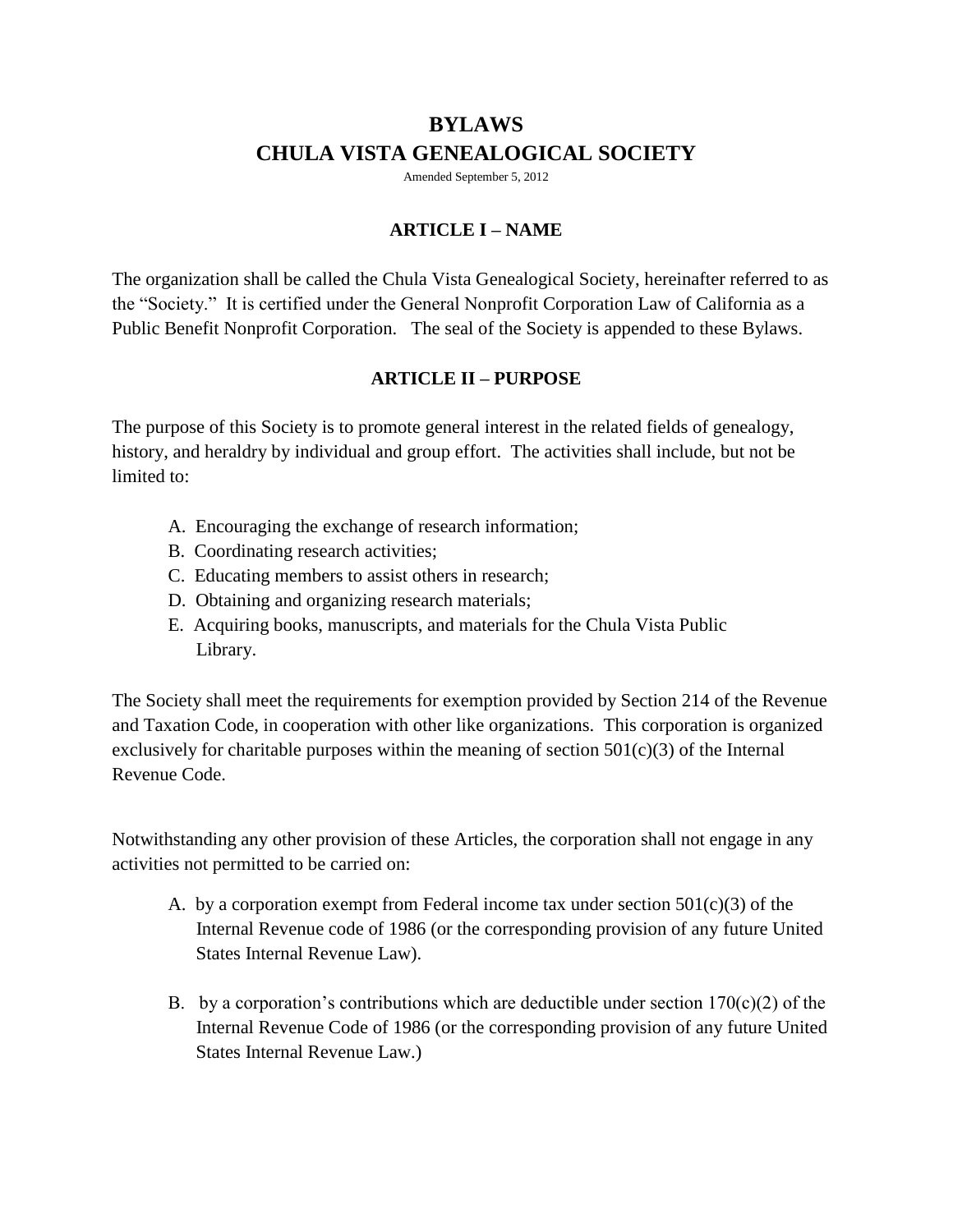#### **ARTICLE III – MEMBERSHIP**

Membership shall be open to anyone interested in promoting the purpose of the Society. The Society does not discriminate on the basis of race, color, sex, national and ethnic origin, religious beliefs, sexual preference or physical limitations.

Membership classifications, responsibilities and dues shall be reviewed by the Board of Directors as set forth in the Standing Rules.

Each member in good standing and present at Society meetings shall be entitled to one vote.

#### **ARTICLE IV – MEETINGS**

General Membership Meetings shall be held one day each month at such times and places as determined by the Board of Directors. A quorum of the Society shall consist of twenty percent (20%) of the members in addition to the Presiding Officer. A quorum must be present to take a vote, and a simple majority shall enact a motion.

The Society Annual Meeting shall be held in February. At that time the Board of Directors shall present summary reports concerning the Society's functions, the results of the financial review, and the proposed budget for the coming year.

The Board of Directors Meetings shall be held one day each month as ordered by the President and at any place deemed convenient by the Board of Directors. A quorum of the Board of Directors shall be one-half plus one of the current Board Members. A quorum must be present to take a vote, and a simple majority shall enact a motion.

#### **ARTICLE V – OFFICERS**

The officers of the Society shall be the President, the First Vice-President, the Second Vice-President, the Secretary and the Treasurer. They shall be elected into office for a two-year term by the members present at the General Membership Meeting in November of even numbered years. The elected Officers shall be installed at the General Membership Meeting in December.

Specific duties and responsibilities of the Officers are outlined in each position's Standard Operating Procedure (SOP). The primary function of each Officer is:

- A. The President shall be the principal Officer and shall preside at all meetings of the Society and the Board of Directors. He/She may sign contracts on behalf of the Society and shall be responsible to the Society for executing the affairs of the Society according to these Bylaws and the Standing Rules.
- B. The First Vice-President shall serve as Chairperson of the Program Committee.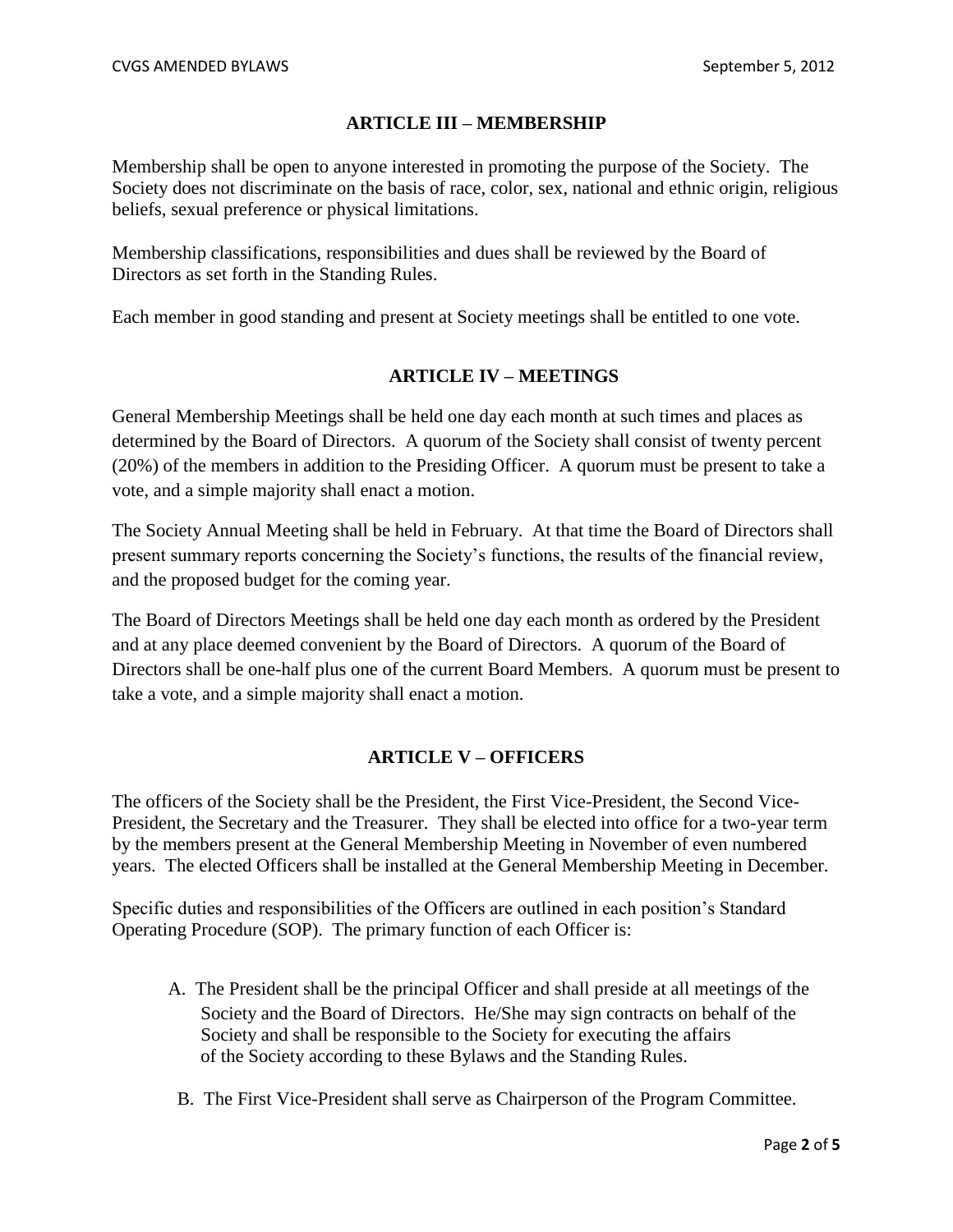He/she shall plan, coordinate, and promote all monthly programs for the Society.

- C. The Second Vice-President shall serve as Chairperson of the Membership Committee. He/she shall maintain accurate membership records and encourage member participation in Society activities.
- D. The Secretary shall maintain a record of the Society activities and provide this record in the form of minutes for all meetings of the Society and its Board of Directors.
- E. The Treasurer shall maintain accurate financial records and submit financial statements to the membership. The signatures of the President, Secretary and Treasurer shall be required to authorize the establishment of Society accounts, with two of the three signatures required for disbursement. There shall be an annual financial review of the accounts once a year completed prior to the Society Annual Meeting.

If a vacancy occurs in an Officer position, other than the President, the President shall appoint a replacement for the remainder of the term with majority approval of the remaining Officers.

In the event of a vacancy in the President's position, the First Vice-President shall become President for the remainder of the term.

The Vice-Presidents in order of rank shall perform the duties of the President in case of absence and shall assist the President as directed.

#### **ARTICLE VI - BOARD OF DIRECTORS**

The Board of Directors shall consist of the elected Officers and the Chairpersons of the Standing Committees. Prior to the beginning of his/her term, the President shall appoint Standing Committee Chairpersons with the approval of the Officers. The term of office for all Board Members ends at the conclusion of the Officers' terms. All Standing Chairpersons serve at the discretion of the President.

Each Officer and each Standing Committee Chairperson is entitled to one vote on each motion at Board Meetings. Committee Co-Chairs are entitled to a single vote.

In the event of a Standing Committee Chairperson vacancy, the President shall appoint a Society member to fill the unexpired term, subject to approval of the Board of Directors.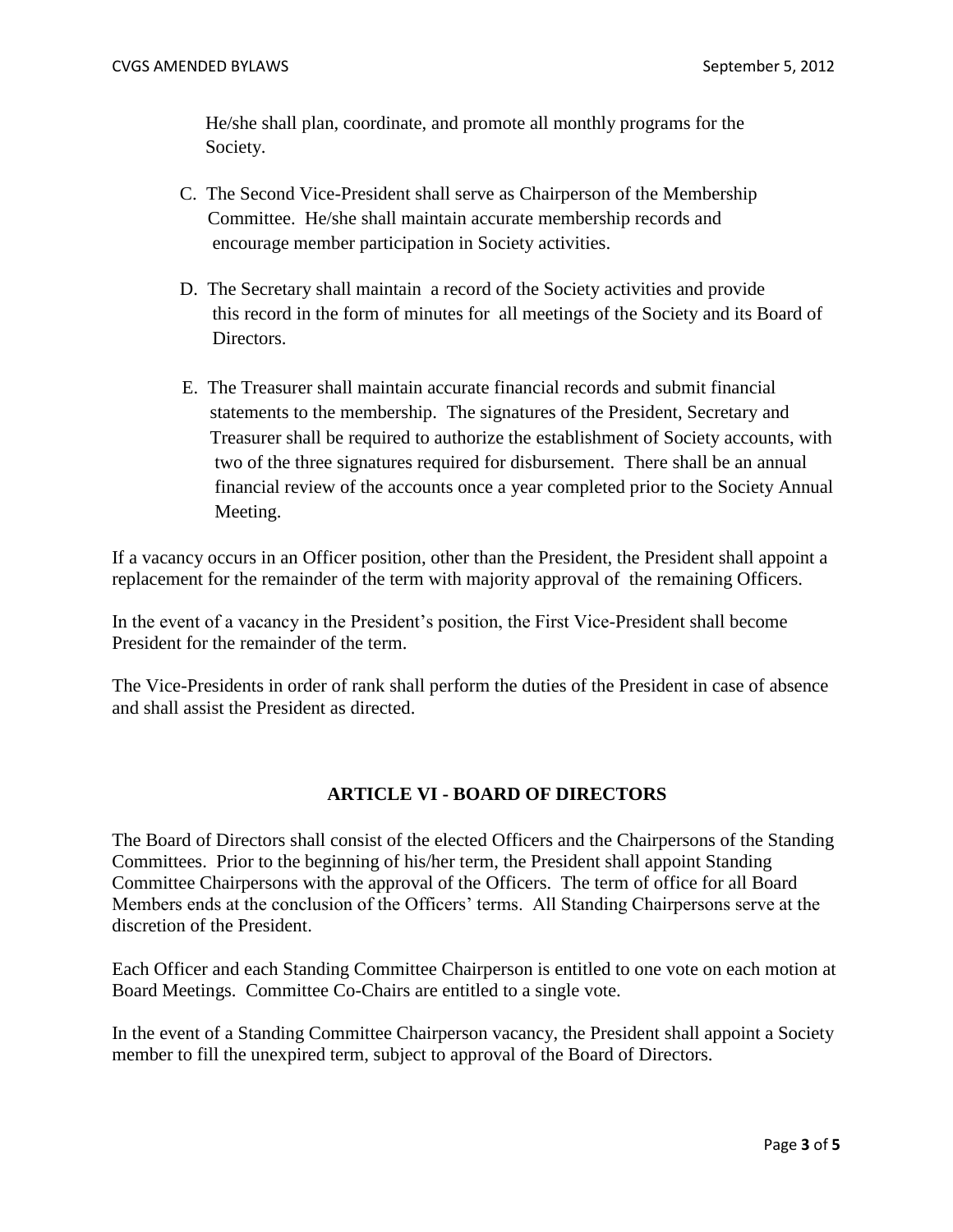In addition to specific duties and responsibilities outlined in the Standard Operating Procedures (SOP) for each position, the Board of Directors shall:

- A. Establish policies that most effectively address the purpose and aims of the Society.
- B. Encourage members to apply their personal skills and knowledge to the activities of the Society in order that all members may benefit from membership in the Society, as reflected in each person's own successful genealogical research.

## **ARTICLE VII – COMMITTEES**

The President with the approval of the Board of Directors shall appoint Ad Hoc Committees.

Detailed duties and responsibilities of the Ad Hoc Committees and Standing Committees are described in the Standing Rules and the Standard Operating Procedure for each Committee Chair.

## **ARTICLE VIII – PARLIAMENTARY AUTHORITY**

Robert's Rules of Order (Revised) shall be the authority governing the Society in all cases in which they are applicable and in which they are not inconsistent with the Bylaws or Standing Rules of the Society.

It is the President's option to appoint a Parliamentarian. The Parliamentarian, due to a position of impartiality, has no voting privilege. He/She serves in an advisory capacity to the President and the Board. He/She shall:

- A. Advise on points of parliamentary procedure.
- B. Advise on the requirements of Articles of Incorporation, Society Bylaws, Standing Rules, and the policies and procedures of the Society.
- C. Recommend additions or amendments to the Bylaws and/or Standing Rules.

#### **ARTICLE IX – DISSOLUTION OF THE SOCIETY**

Upon dissolution of this Society, after paying or adequately providing for the debts and obligations of the Society, the remaining assets shall be distributed to the Chula Vista Public Library for the purchase of books to be assigned to the Family History Resource